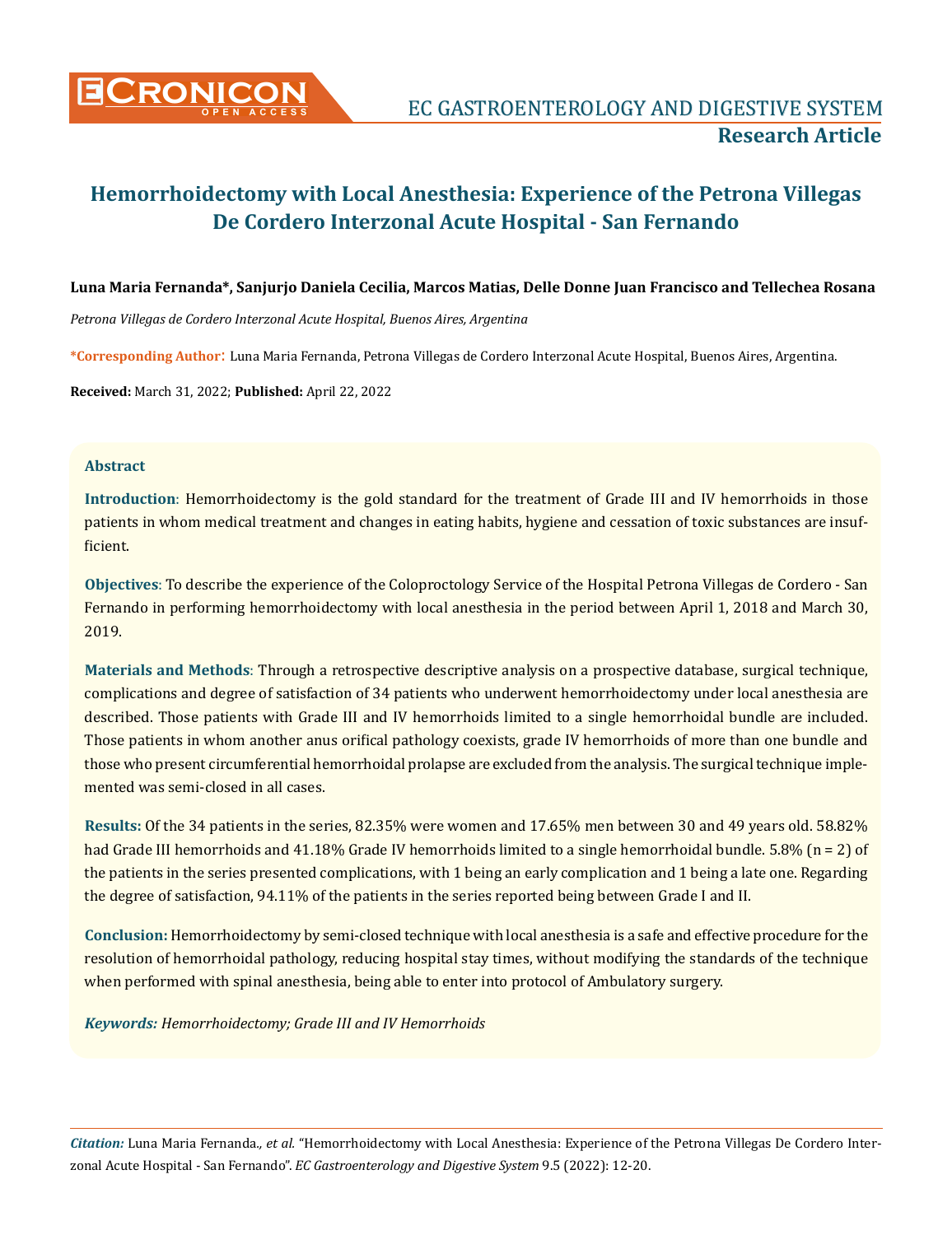#### **Introduction**

Proctology has come to occupy an important part of the surgical activity in the General Surgery services of most institutions, both in the private and public spheres. Ambulatory surgery has contributed significantly to changing therapeutics when dealing with different pathologies, reducing hospitalization costs and allowing the patient to return to work promptly.

The definition of hemorrhoidal disease, its etiology and its treatment are extremely dynamic concepts, which have changed continuously in recent times.

Hemorrhoidal pathology is extremely frequent, but its prevalence is unknown precisely since patients do not consult until they have an advanced pathology. Its resolution is important due to the disorders it generates in all areas of the patient, both personal, work and social.

Depending on the degree of hemorrhoids, different treatments are implemented. It begins with medical recommendations: changes in eating habits, incorporation of physical activity into daily life, cessation of toxic habits such as smoking and alcoholism. Those patients who do not resolve with medical treatment are candidates for surgical treatment.

The ideal hemorrhoidal resection technique should allow the resection of all diseased tissue, offer the patient minimal postoperative pain, and be free of recurrence. Currently there is no technique that can offer these three premises, the biggest problem being postoperative pain management. Treatment is characterized by multiplicity and diversity. Among the most used techniques are the open Milligan-Morgan hemorrhoidectomy and the closed Fergusson technique.

## **Pathophysiology**

The traditional concept of hemorrhoidal disease as "venous dilations" located in the anal canal has been very difficult to change, despite multiple studies that have shown how wrong the concept is. Hemorrhoids are normal anatomical structures (vascular cushions) present from the embryonic stage. They are located in the right anterior, right posterior, and left lateral quadrants of the anal canal. They present an intimate relationship in the discrimination of the different sensations that occur in the lower rectum and the anus, such as the fact of being able to discriminate if the content of the rectal ampulla is solid, liquid or gaseous, so arbitrary resection of hemorrhoidal cushions leads to loss of this function.

There is currently a consensus that hemorrhoids progress from a normal anatomical structure to a complete disease. The term "hemorrhoidal disease" implies the involvement of one or both plexuses and the rich symptomatology that accompanies it presupposes that different anorectal structures are taken (hemorrhoidal plexus, arteriovenous anastomoses, sphincter apparatus, submucosa and lining mucosa) [1].

Internal hemorrhoids are normal structures of the body and are located in the submucosa, anchored to the mucosa of the anal canal and the internal sphincter of the anus by connective and muscular fibers from the longitudinal layer of the rectum. Hemorrhoids are also fixed by a complex system of smooth and striated fibers that are extensions, in the anal canal, of the longitudinal layer of the rectum, levator ani and pelvic aponeurosis. Parks' ligament or mucosal suspensory firmly attaches the mucosa to the sphincter. External hemorrhoids are veins covered by the anoderm, less extensible than the mucosa, there are usually no muscle fascicles between them and the collagen and elastic tissue is rather scarce, so they undergo a process of distension rather than elongation and prolapse; the orifical distribution follows the location of the internal ones quite similarly, often tending to become circumferential in advanced periods of the disease. Until the work of Thomson and Haas [2] there were two theories to explain hemorrhoidal disease:

*Citation:* Luna Maria Fernanda*., et al.* "Hemorrhoidectomy with Local Anesthesia: Experience of the Petrona Villegas De Cordero Interzonal Acute Hospital - San Fernando". *EC Gastroenterology and Digestive System* 9.5 (2022): 12-20.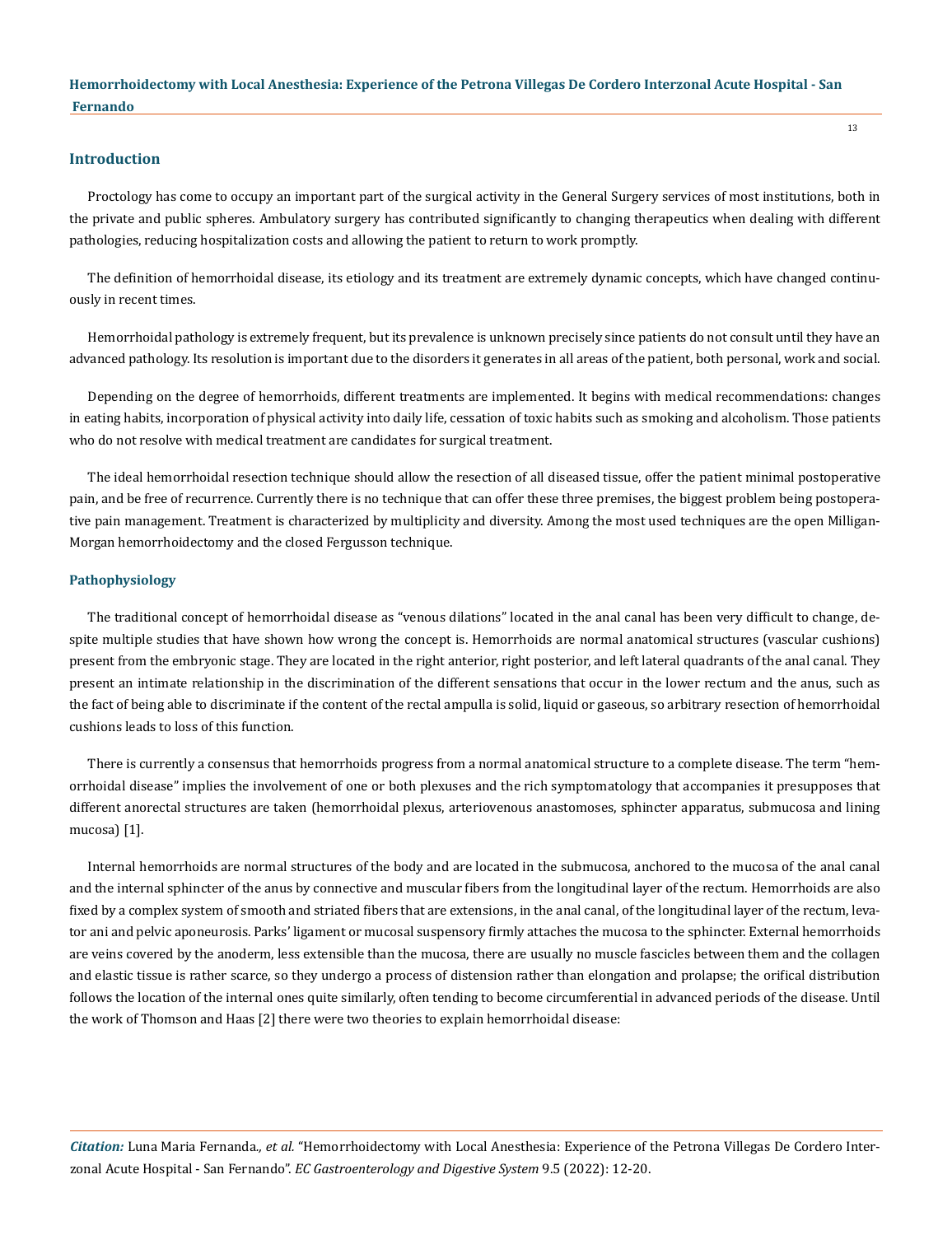- a) Mechanical theory: Displacement of the hemorrhoidal plexus due to the progressive degeneration of the muscular and fibroelastic tissue of the support means of the mucosa and submucosa of the anal canal.
- b) Hemodynamic theory: Structural alterations of the internal hemorrhoidal plexus due to reflux and stasis caused by increased intraabdominal pressure.

## **Classification**

Hemorrhoids are classified as external, located below the dentate line, covered by anoderm and with squamous epithelium, and internal, above the pectineal line, covered by rectal mucosa and with transitional and columnar epithelium. These in turn, according to the degree of hemorrhoidal prolapse, can be classified into:

- Grade I: They protrude only into the light of the anal canal.
- Grade II: They protrude outside the anal canal during defecation, but reduce spontaneously.
- Grade III: They protrude outside the anal canal during defecation, but require manual maneuvers for their reduction.
- Grade IV: They remain prolapsed outside the anal canal and are irreducible.

Mixed hemorrhoids are defined as those that clinically and anatomically combine elements of the external and internal groups. The plicomas are not related to the hemorrhoidal vessels, although they are present in the perianal region.

#### **Symptoms**

The symptomatology of hemorrhoidal pathology is similar to that of many benign and malignant perianal pathologies, so many patients may arrive late to the consultation with other types of pathologies due to erroneously attributing the symptoms to hemorrhoidal disease. Clinically, hemorrhoidal disease is characterized by:

- Proctorrhagia: Red, bright, painless bleeding that occurs at the end of defecation.
- Prolapse or increase in volume: Produces a sensation of a foreign body inside the anal canal, with a sensation of tenesmus. It can be associated with a mass that protrudes through the anus at the end of defecation.
- Secretion: Frequently associated with grade III and IV hemorrhoidal disease, product of the secretion produced by the mucosa of the prolapse that accompanies this pathology.
- Pruritus: Secondary to the secretion produced by the mucosal prolapse.
- Pain: When present, it is associated with complications such as hemorrhoidal thrombosis or other pathologies such as anal fissure, perianal abscesses, papillitis, or anal or rectal carcinoma [3,4].

#### **Complications**

As for the complications of hemorrhoidal disease, there are:

• Thrombosis: It is due to the obstruction of the circulation of the external hemorrhoids in the intersphincteric curve, associated with the thrombosis of the macro and microcirculation of the external hemorrhoidal veins. It is characterized by the presence of pain.

*Citation:* Luna Maria Fernanda*., et al.* "Hemorrhoidectomy with Local Anesthesia: Experience of the Petrona Villegas De Cordero Interzonal Acute Hospital - San Fernando". *EC Gastroenterology and Digestive System* 9.5 (2022): 12-20.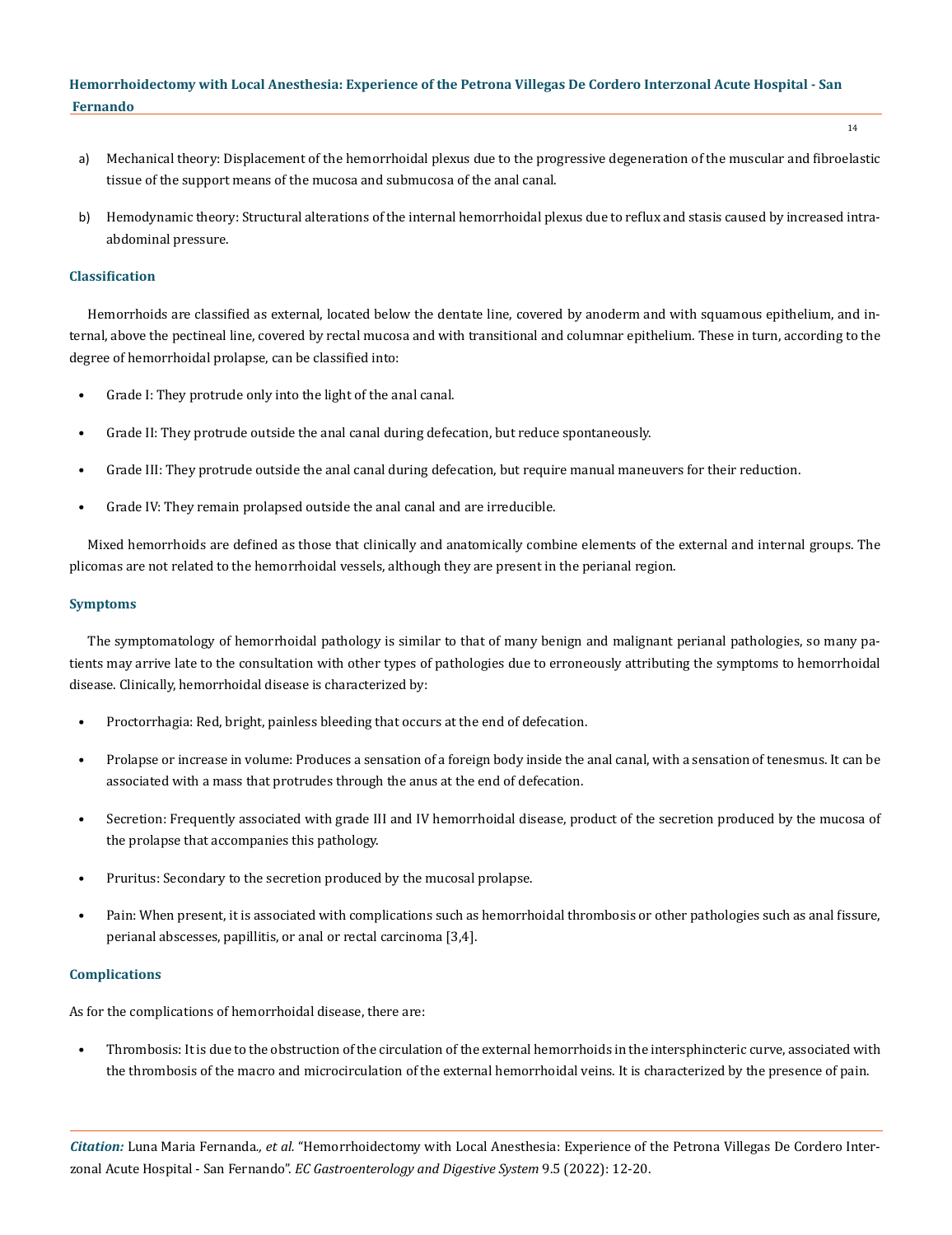• Strangulated hemorrhoids: Present in prolapsed hemorrhoidal disease, which becomes inflamed secondarily due to decreased blood flow due to severe spasm of the sphincter and is associated with severe pain.

#### **Physical exam**

**Physical examination:** It must be systematically carried out in the first consultation in the following order: Inspection, Digital rectal examination, Anoscopy and Rectosigmoidoscopy. In those older than 50 years of age, a complete evaluation of the colon should be performed at that time even when hemorrhoids were the obvious cause of bleeding [5]. The need for a complete proctological examination for differential diagnosis should be emphasized, since it has been found that 7% of patients with asymptomatic hemorrhoids had colonic or rectal carcinoma; The same warning should be given to those patients with undiagnosed chronic anemia and bleeding hemorrhoids, about the need to investigate the existence of a carcinoma of the right colon.

#### **Surgical treatment**

Goligher that "good results can be obtained from a number of different methods of hemorrhoidectomies and in the choice of technique the surgeon will undoubtedly be influenced by his personal experience".

Over time, innumerable techniques have been described for the resolution of hemorrhoidal pathology, however, none is considered the gold standard.

The main objective of hemorrhoidectomy is to reduce the local vascularization by ligation of the three branches of the superior rectal artery and completely remove the hemorrhoidal tissue, keeping the functions of defecation and anal continence intact. Currently, the most frequently used surgical techniques are the open pedunculated hemorrhoidectomy of Milligan and Morgan, the semi-open pedunculated hemorrhoidectomy of Parks, and the closed pedunculated hemorrhoidectomy of Fergusson. Classically, hemorrhoidectomy is a procedure that is performed on the patient with spinal anesthesia, with postoperative urinary retention being a frequent complication, as described in other series, so performing the procedure with local anesthesia and neuroleptanalgesia would prevent the patient from interfering with it. postoperative event.

## **Milligan and Morgan open pedicled hemorrhoidectomy**

It was described in 1937. The patient is placed in the lithotomy position, with the legs flexed. two assistants facilitate the correct exposure of the anal canal.

In the first time, 3 sets of tweezers are placed. the first three Kocher forceps are placed at the anal margin or at the apex of the outgrowths at 3, 8, and 11 o'clock. The second set, in the same position, is placed above the first tweezers on the pectineal line. After infiltrating the subpectineal part of each pack with lidocaine + 1% epinephrine, the 3 Kelly clamps are fixed, above and in the previous one, on the rectal mucosa, allowing, by exerting a slight traction, to perform the triangle of exposure constituted by the externalized rectal mucosa.

The second time consists of the separate dissection and ligation of the three individualized packages, at 3h, then 8h and finally 11h. This dissection, carried out with Mayo scissors, must respect certain guidelines:

- Making a triangulocutaneous, with an internal vertex delimited by the second forceps, and release of the skin flap by cutting the fibers that originate in the complex longitudinal layer.
- Individualization of the lower border of the internal sphincter, release of the same, ideally by sliding between the thumb and the index finger with a compress and section of the Parks ligament.

*Citation:* Luna Maria Fernanda*., et al.* "Hemorrhoidectomy with Local Anesthesia: Experience of the Petrona Villegas De Cordero Interzonal Acute Hospital - San Fernando". *EC Gastroenterology and Digestive System* 9.5 (2022): 12-20.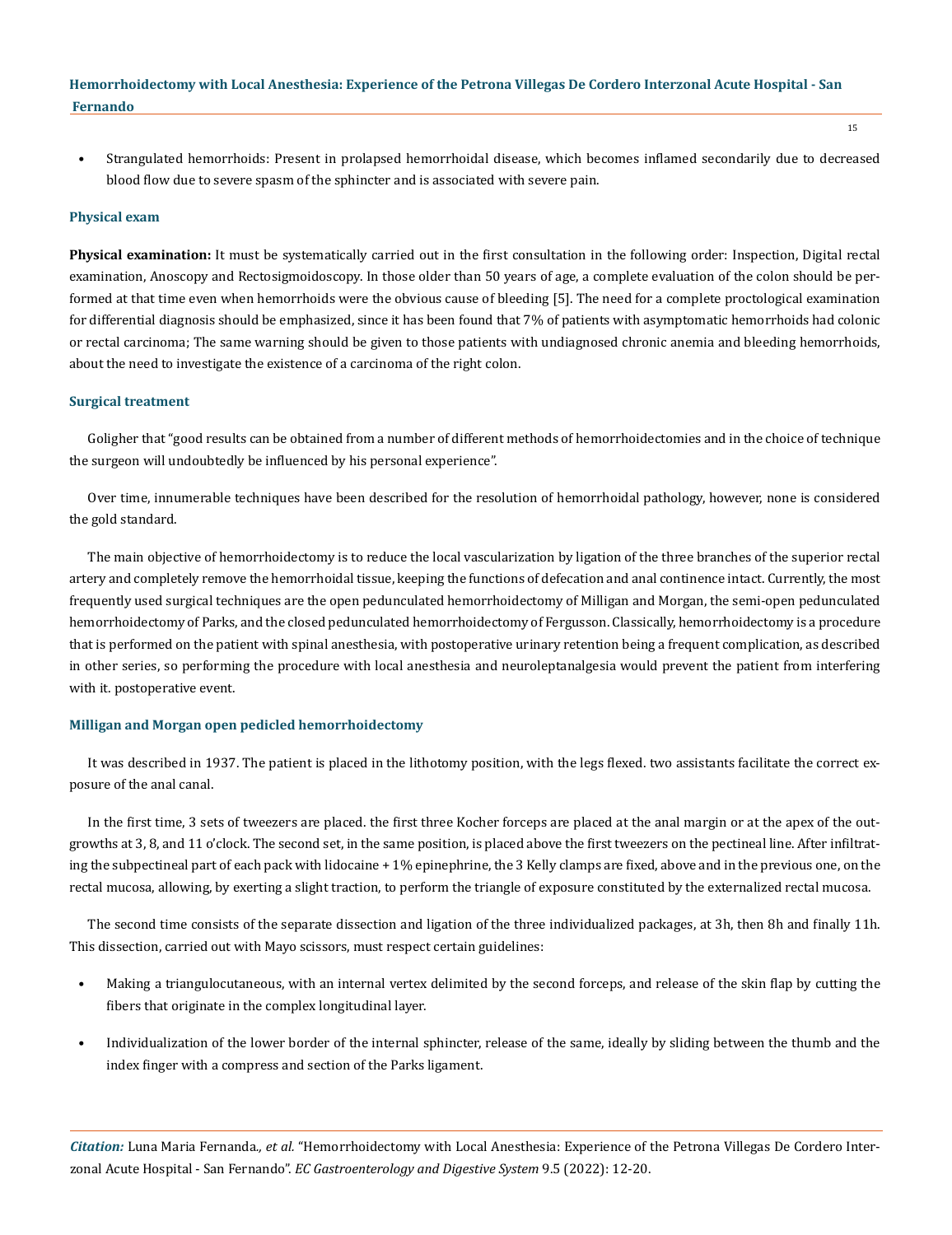• Carefully hemostasis of the wound particularly in the intersphincteric space.

Ligation is performed with absorbable thread mounted on a curved needle. (vicryl 0 or 1) said ligature must pass from side to side sinking the needle flush with the internal sphincter to make it come out again at the height of the tip of the Kelly clamp, on both sides of the tip of the latter a double knot is made, the knots are then slid into the forceps, taking care not to get them caught in the ligature. During this procedure the two strands of the ligature must be held under tension to ensure that there is no narrowing, the operator repeatedly passes the index finger into the anal canal.

The third stage consists of the release and denudation and even shortening of the bridges that must be handled with caution due to the risk of secondary necrosis.

The release of the bridges is carried out by insinuating between these and the lower edge of the sphincters, the two blades of the scissors. Its objective is twofold:

- 1. Promote stripping and reversal of skin bridges using Chaput-Mayo forceps to remove underlying residual hemorrhoids
- 2. Allow these bridges to stretch at the end of surgery during reintegration of the ligated residual limbs.

A fourth time associates the section of each bundle, leaving a mucosal stump of approximately 5 mm and verifying the absence of hemorrhage in the cut. Approximately 10-mm ligature threads are left in place to serve as landmarks in the event of reoperation for postoperative bleeding. the stumps are reintegrated into the anal canal with antiseptic-impregnated compresses and hemostasis is verified. mucocutaneous wounds are left open. After the intervention, a compressive dressing is placed.

#### **Technical variants**

#### **Modified Milligan and Morgan intervention**

Before the classic removal of the three hemorrhoidal bundles, a fourth posterior rotation is performed with leiomyotomy and anoplasty with a rectal mucosal flap. The interest of this technique lies in carrying out the simultaneous removal of a posterior fissure or a fourth posterior bundle.

## **Milligan and Morgan intervention with partial leiomyotomy in a cut**

Usually the cut of the internal sphincter is made in the cut of 3. The use of a curved needle allows a cut limited to the lower fibers of the smooth muscle. This variant can be interesting in the young man with anal hypertonus.

The results of the intervention of Milligan and Morgan are very satisfactory with less than 2% of failures.

## **Parks semi-open pedicled hemorrhoidectomy**

This technique described by Parks in 1956 consists of submucosal hemorrhoidectomy of the three hemorrhoidal packages.

The patient is placed in the lithotomy position with the legs flexed.

After placing a Parks separator, each bundle was treated separately after placing a Kocher clamp in the skin area and infiltration with lidocaine + epinephrine.

*Citation:* Luna Maria Fernanda*., et al.* "Hemorrhoidectomy with Local Anesthesia: Experience of the Petrona Villegas De Cordero Interzonal Acute Hospital - San Fernando". *EC Gastroenterology and Digestive System* 9.5 (2022): 12-20.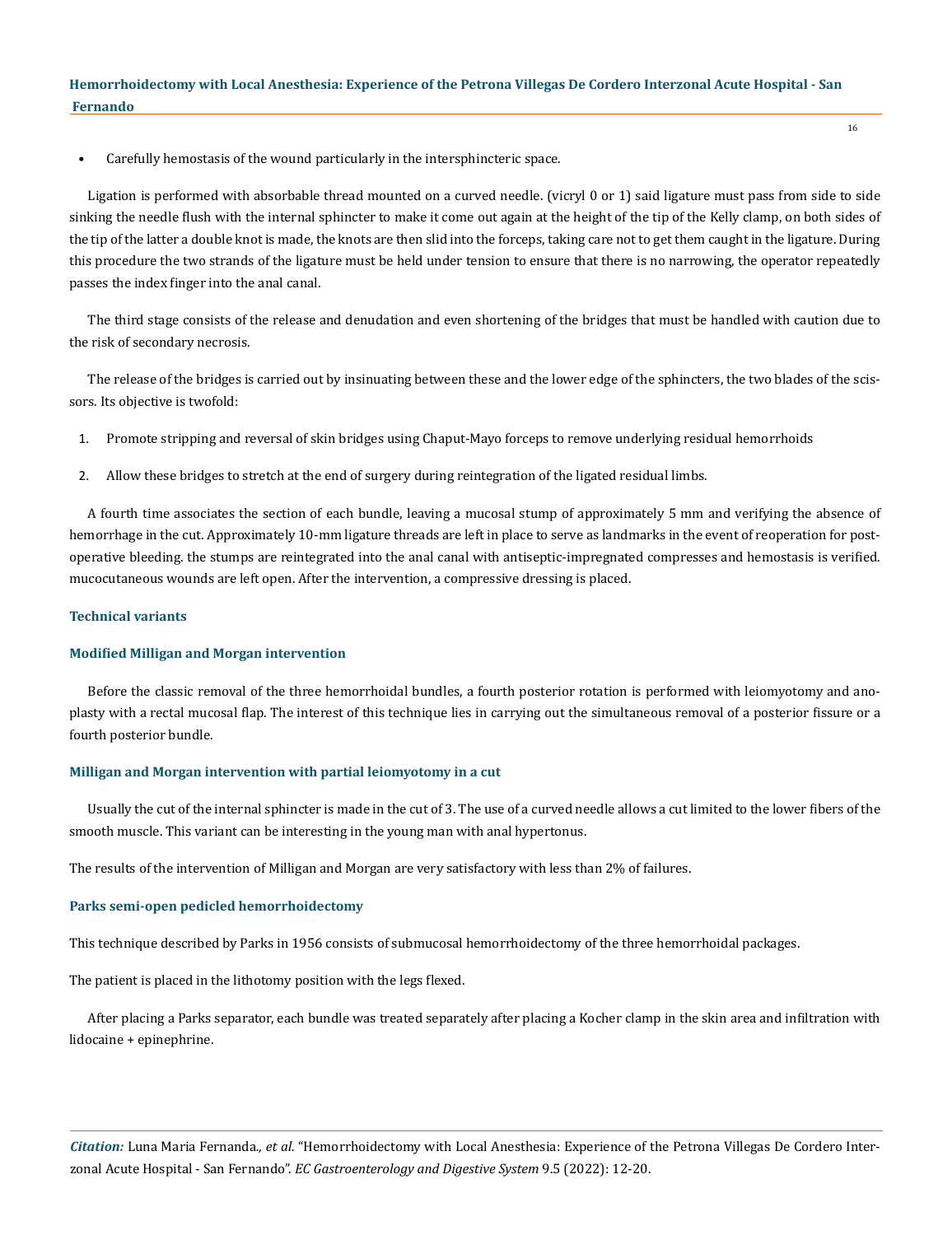In the package, an incision is made inside the anal canal in the shape of an inverted Y that goes up to the rectal mucosa.

The first submucosal dissection severs Parks' ligament and continues on the external face of the bundle, avoiding the internal sphincter.

High ligation of the pedicle is performed.

The reconstruction of the mucosa of the anal canal is carried out by separate points crossing the internal sphincter. the skin portion of the incision is not closed to allow drainage.

## **Fergusson closed pedicled hemorrhoidectomy**

This intervention, popularized by Fergusson in 1959, places the patient in left lateral or ventral decubitus.

An elliptical incision is then made circumscribing the bundle. the hemorrhoidal tissue and the adjoining mucosa are attracted with a forceps, the dissection is carried out from the cutaneous part distant from the lower border of the internal sphincter to the vascular pedicle 2 cm above the pectineal line. During the dissection, the internal sphincter is respected, hemostasis is performed and the edges of the wound are slightly separated to release the adjacent hemorrhoidal remains and allow suturing without tension.

A short needle with absorbable threads is passed through the pedicle to carry out the ligation and section, the same thread is used to make a continuous suture point in the extirpation wound. this suture is first mucosal and then cutaneous.

The other packages are treated according to the same technique, obtaining the final appearance consisting of the 3 radiated scars, linear, converging towards the anal canal.

The advantages of the Fergusson intervention would be rapid healing, which reduces the time of hospitalization and care, the reduction of postoperative and incontinence.

## **Postoperative care of hemorrhoidectomy**

After performing the hemorrhoidectomy, especially in the case of open techniques, wound care is very important as it determines the functional and aesthetic result. It is important to educate the patient in postoperative habits to avoid intercurrences. These consist of antiseptic sitz baths with separation of external wounds, application of healing ointments, and rectal exams twice daily and/or suppositories to prevent septation of wounds and the formation of strictures.

Postoperative follow-up is essential, as it ensures the proper evolution of healing. Postoperative pain, present in almost 90% of patients undergoing hemorrhoidectomy, of multifactorial origin and not associated with any particular technique, contributes to the bad reputation of surgical intervention, therefore, it is essential to alleviate it through a technique irreproachable surgery, rest from work, sitz baths, systematic administration of analgesics, laxatives and even anxiolytics.

#### **Complications of hemorrhoidectomy**

The reduction of the complications of the procedure has been the objective of the development of new techniques and some modifications of the classic techniques. The most frequently cited complications with classical techniques are postoperative hemorrhage, perianal edema, anal incontinence, urinary retention, and anal stenosis [6,7].

There are several forms of treatment, with surgical hemorrhoidectomy being the most used, not because it is the best, but because of the advanced degree of hemorrhoidal development that patients present during the consultation [8-11].

*Citation:* Luna Maria Fernanda*., et al.* "Hemorrhoidectomy with Local Anesthesia: Experience of the Petrona Villegas De Cordero Interzonal Acute Hospital - San Fernando". *EC Gastroenterology and Digestive System* 9.5 (2022): 12-20.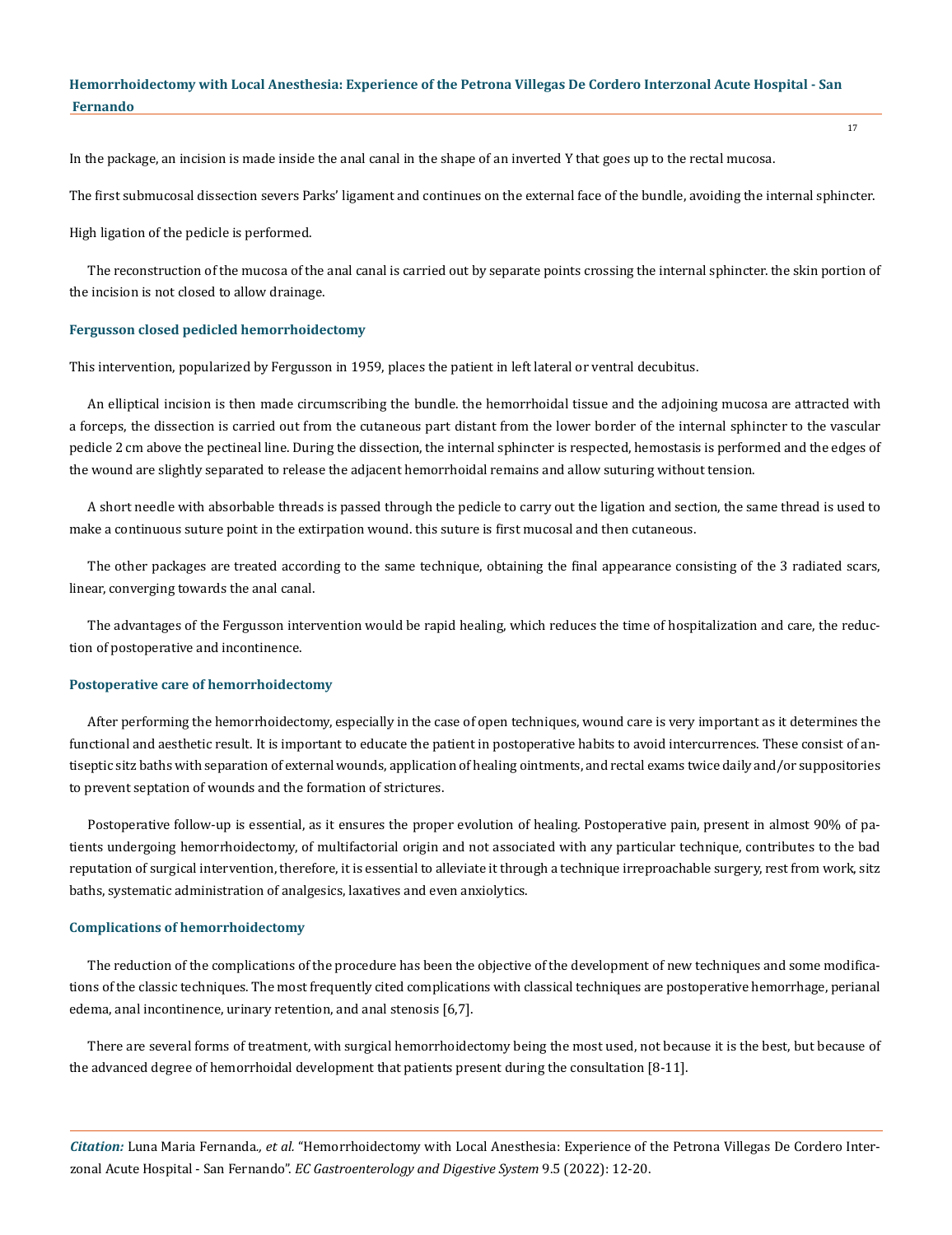#### **Target**

To describe our experience, the complications and the degree of satisfaction with hemorrhoidectomy with local anesthesia.

## **Materials and Methods**

Descriptive, retrospective analysis was performed on a prospectively loaded database. The variables studied were sex, age, haemorrhoidal grade, complications and degree of satisfaction. Regarding complications, these are divided into early (from the immediate postoperative period to 7 days after surgery), mediate (from postoperative day 8 to 30 days) and late (after 30 days after surgery).

All patients with grade III and IV hemorrhoids limited to a single hemorrhoidal bundle, evaluated at the Outpatient Coloproctology Clinic of the "Petrona Villegas de Cordero" General Interzonal Acute Hospital in San Fernando, Buenos Aires, Argentina, were included in this study. anamnesis, physical examination and rectosigmoidoscopy were performed, and they underwent hemorrhoidectomy with local anesthesia, in the period between April 1, 2018 and March 30, 2019. Follow-up was carried out at 7, 15, 30 and 90 days later. to surgery.

Long-term follow-up was carried out by means of an online survey sent to the email address of the operated patients 6 months after surgery to assess the degree of satisfaction according to the Visik scale performed by the co-authors, but avoiding the acting surgeon to avoid bias in the job:

- I. Asymptomatic
- II. Mild symptoms that do not affect quality of life
- III. Moderate symptoms that do not affect quality of life but require medication
- IV. Symptoms that affect quality of life as in the preoperative period.

Excluded from the analysis of this work are those patients in whom another anoorificial pathology coexists, grade IV hemorrhoids of more than one bundle and those who present circumferential hemorrhoidal prolapse.

#### **Surgical technique**

The patients underwent rectoanal preparation with a low-pressure evacuating enema 12 hours prior to surgery and a liquid diet 24 hours prior to the procedure; Antibiotic prophylaxis with metronidazole 500 mg every 8 hours starting 72 hours before surgery. Patient in lithotomy position. Using neuroleptanalgesia combined with local anesthesia (bupivacaine 0.25% and lidocaine 1%) with pudendal nerve block. The technique chosen in all patients was a semi-closed combination, including the usual times of high ligation of the hemorrhoidal pedicle with polygalactin 3/0, excision and monopolar electrofulguration of the hemorrhoidal bundle, resecting the external and internal components, performing partial closure of the resection edges. with continuous 3/0 polygalactin suture, ending the procedure with the placement of a hemostatic gauze plug with solid Vaseline with a safety rope for extraction.

#### **Postoperative**

The patients in our series started oral tolerance 3 hours after the procedure was finished. The analgesia used in the postoperative period was 150 mg of diclofenac diluted in 500 ml of physiological solution in continuous drip at 21 ml/h, associated with rescues with diluted morphine 0.2 mg in case of pain according to the WHO analgesic scale from 0 to 10 greater than 5.

*Citation:* Luna Maria Fernanda*., et al.* "Hemorrhoidectomy with Local Anesthesia: Experience of the Petrona Villegas De Cordero Interzonal Acute Hospital - San Fernando". *EC Gastroenterology and Digestive System* 9.5 (2022): 12-20.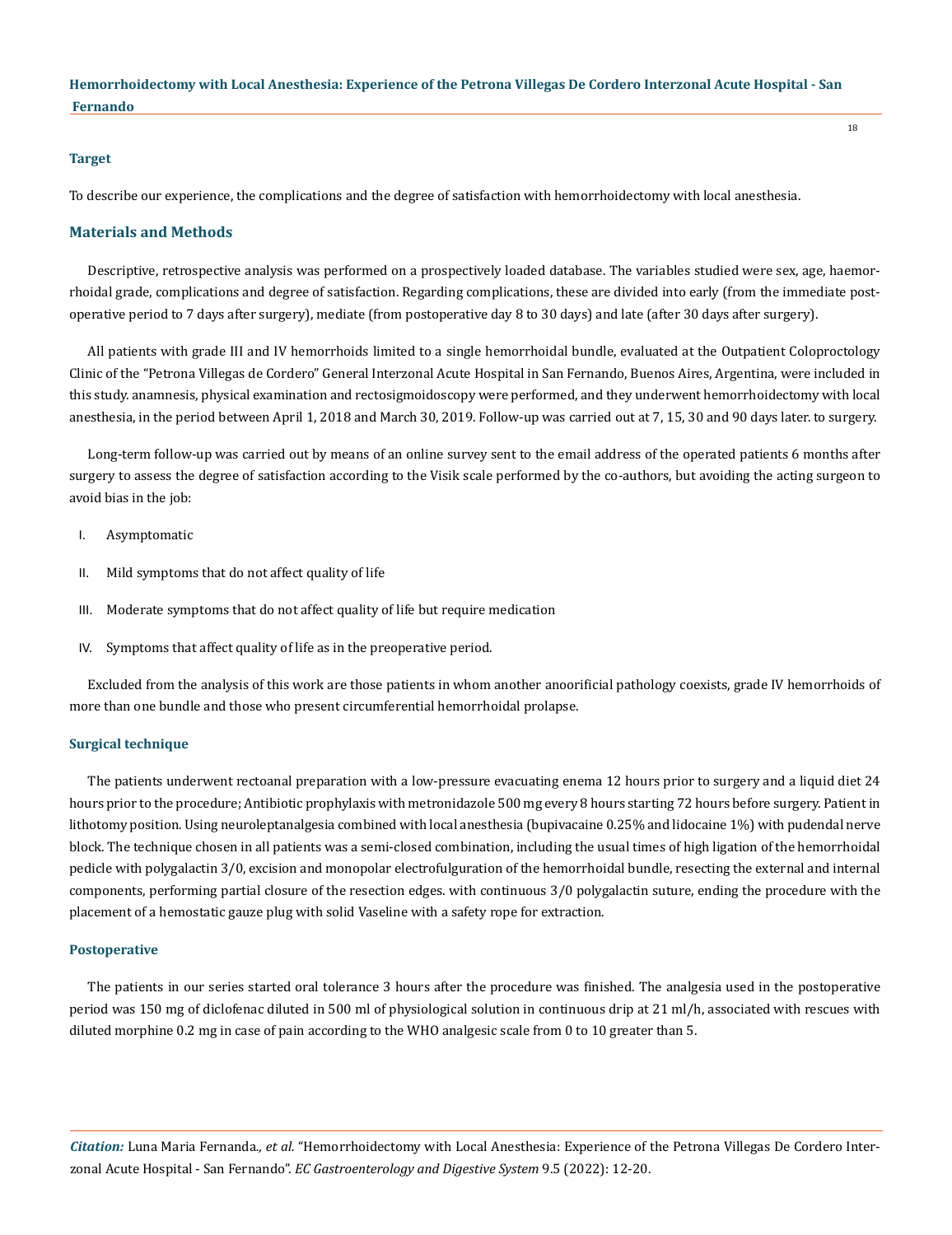19

#### **Registration and follow-up**

The mean hospital stay of all patients in the series was 7.36 hours, with a range between 6 and 8 hours of hospitalization.

Indications for discharge are described below:

- 1<sup>st</sup> postoperative day: Local moist heat and relative rest
- Diet rich in fibers plus liquids
- Vaseline liquid one tablespoon at night
- Post defecation perianal hygiene
- Hot sitz bath (BAC) from the  $2<sup>nd</sup>$  postoperative day every 6 8 hours
- Diclofenac 50 mg orally every 8 hours
- Acetaminophen 325 mg + Tramadol hydrochloride 37.5 mg (Zaldiar®) up to 3 tablets/day only if there is pain
- Control of pain scale by online survey to be completed by the patient for 72 hours.

#### **Results**

Included in this work are 34 patients operated on during the period between April 1, 2018 and March 30, 2019, 28 patients (82.35%) were women and 6 patients (17.65%) were men. The age range is between 30 and 49 years, with a mean of 39.26 years and a median of 39 years, respectively. Of the patients in our series, 58.82% (n = 20) of the patients had Grade III hemorrhoids and 41.18% (n = 14) Grade IV hemorrhoids limited to a single hemorrhoidal bundle. The hospital stay of all the patients in the series was from 6 to 8 hours, with a mean of 7.36 hours. 5.88% of the patients (n = 2) presented complications: 1 mild proctorrhagia without immediate hemodynamic decompensation and a late complication in which the patient intercurred soiling that was resolved months after surgery.

Regarding the degree of satisfaction according to the Visik scale, 27 patients (79.42%) reported being in Grade I, 5 patients (14.70%) Grade II, 1 patient (2.94%) Grade III and 1 patient (2.94%) Grade IV.

## **Conclusion**

Hemorrhoidectomy by semi-closed technique with local anesthesia is a safe and effective procedure for the resolution of hemorrhoidal pathology, reducing hospital stay times, without modifying the standards of the technique when performed with spinal anesthesia, being able to enter the outpatient surgery protocol.

#### **Bibliography**

- 1. Loder PB., *et al*[. "Haemorrhoids: pathology, pathophysiology and aetiology".](https://pubmed.ncbi.nlm.nih.gov/7922085/) *British Journal of Surgery* 81.7 (1994): 946-954.
- 2. [Thomson WHF. "The nature of hemorrhoids".](https://pubmed.ncbi.nlm.nih.gov/1174785/) *British Journal of Surgery* 62.7 (1975): 542-552.
- 3. Hequera JA and Dezanzo V. "Surgical Diseases of the Anal Region". Ed. Akadia. Buenos Aires (1997): 105-107.

*Citation:* Luna Maria Fernanda*., et al.* "Hemorrhoidectomy with Local Anesthesia: Experience of the Petrona Villegas De Cordero Interzonal Acute Hospital - San Fernando". *EC Gastroenterology and Digestive System* 9.5 (2022): 12-20.